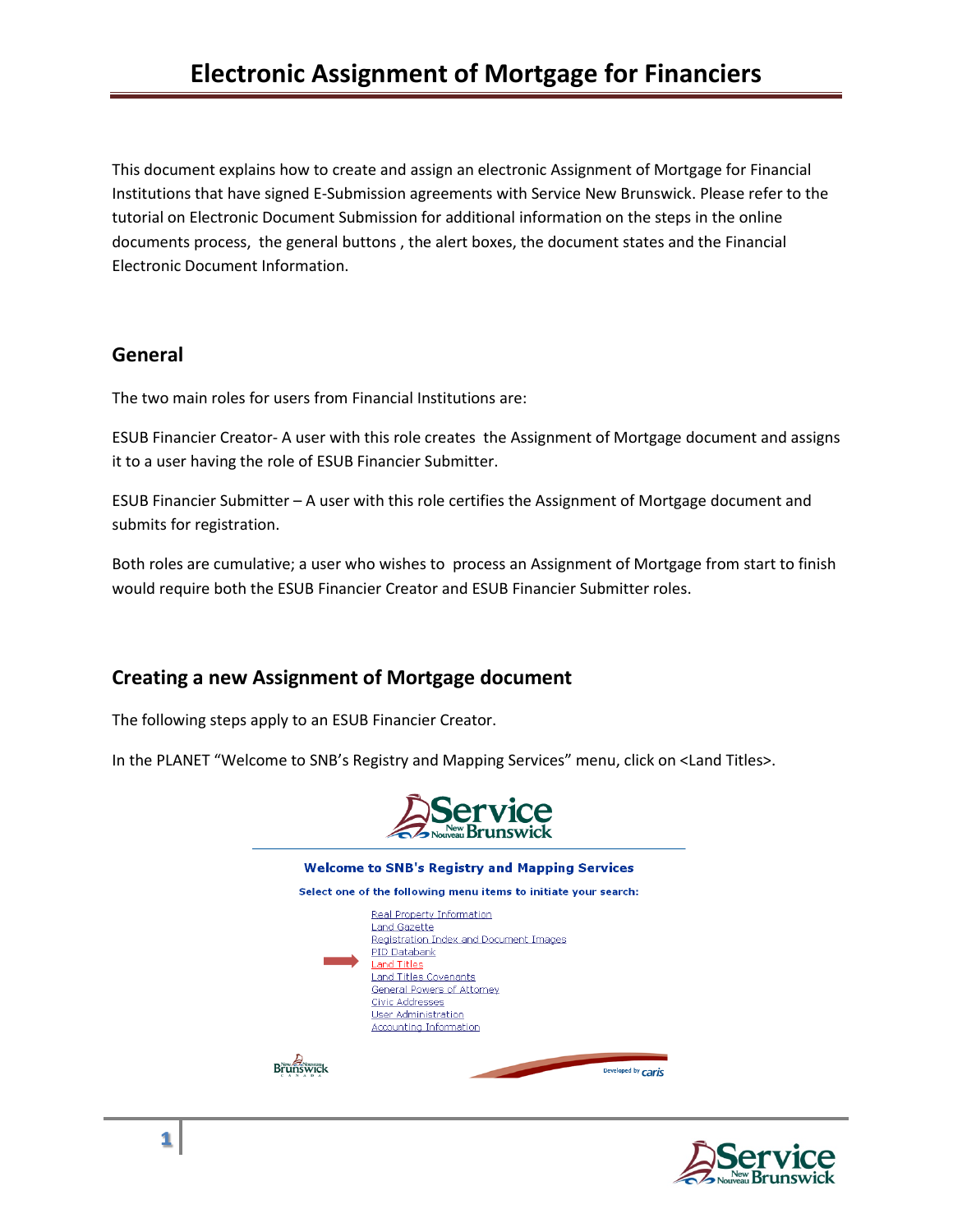Click on <Electronic Documents>.



Click on <Electronic Document Worksheet>.



Click on <New>.



In the dropdown menu, select the Document Type <Assignment of Mortgage>, then click on <Continue>.



Note : E-Submissions by Financial Institutions are limited to Discharges and Assignments of Mortgage.

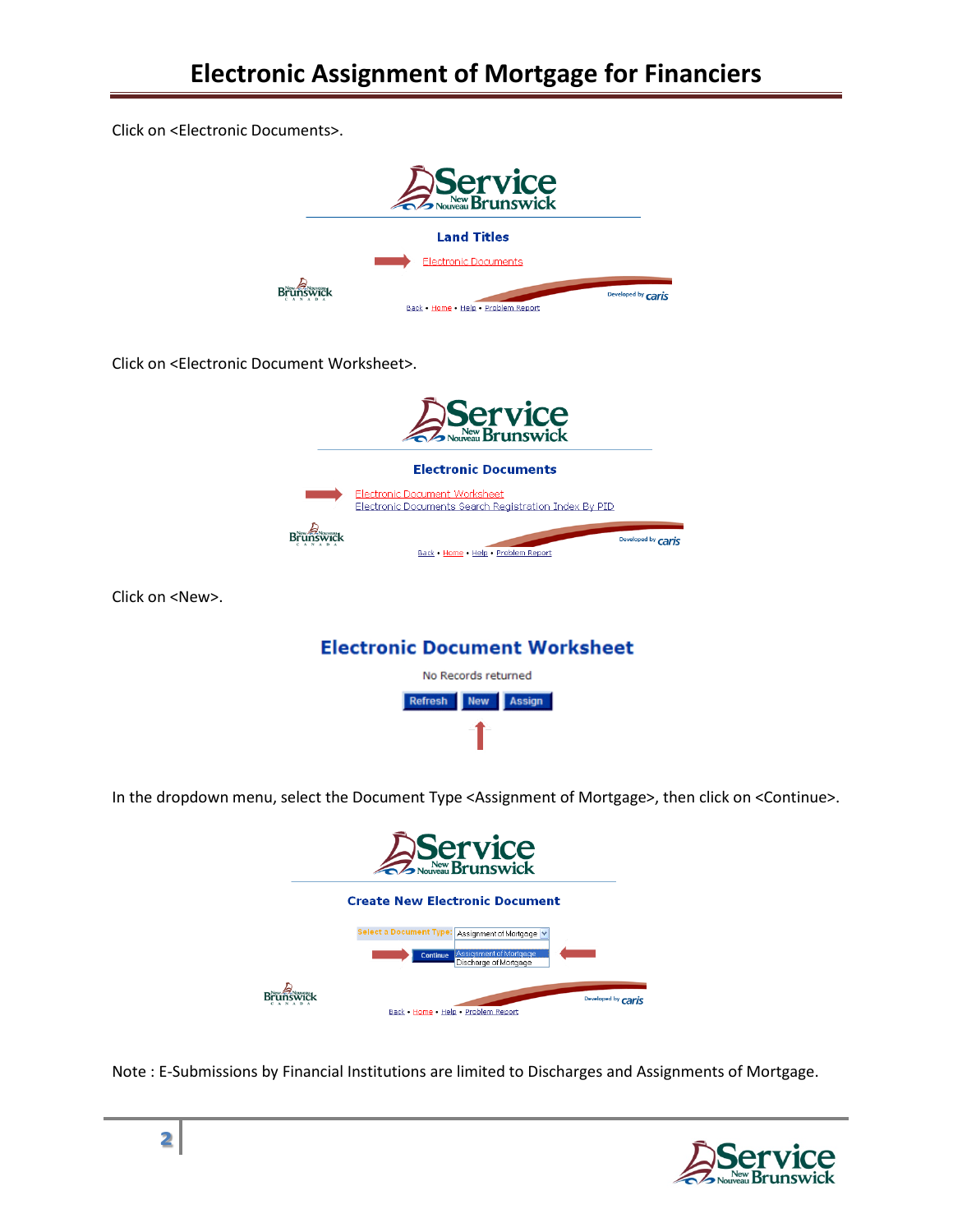Enter the PID and then click on <Insert>.



The Assignment of Mortgage form will open. All Interest Holders of type Mortgagee will have a corresponding <Assignor> dropdown box with Yes or No values. Select <yes> for the Mortgage that is to be assigned.

|                         |           |                      |             |            | <b>Assignment of Mortgage</b>                            |               |             |      |                 |
|-------------------------|-----------|----------------------|-------------|------------|----------------------------------------------------------|---------------|-------------|------|-----------------|
|                         |           |                      |             |            | <b>Success!</b><br><b>Row inserted.</b><br>PID: 20621926 |               |             |      |                 |
|                         |           |                      |             |            | <b>Interest Holders</b>                                  |               |             |      |                 |
| <b>Name</b>             | Qualifier | <b>Interest Type</b> | <b>Type</b> | County     | <b>Registration Date</b>                                 | <b>Number</b> | <b>Book</b> | Page | <b>Assignor</b> |
| Cormier, Cindy          |           | Owner                | 1100        | Gloucester | 1999-07-19                                               | 10362607      | 2206        | 300  |                 |
| Cormier, Robert         |           | Owner                | 1100        | Gloucester | 1999-07-19                                               | 10362607      | 2206        | 300  |                 |
| Royal Bank of<br>Canada |           | Mortgagee            | 5100        | Gloucester | 2008-06-17                                               | 25701567      |             |      | $No -+$<br>res. |
|                         |           |                      |             |            |                                                          |               |             |      | No              |

In the Assignee block, click on <Add Assignee>.

| <b>Assignee</b>     |
|---------------------|
| No Records returned |
| <b>Add Assignee</b> |

Select the Assignee name from the List of Values (LOV)

#### **Assignee**

|                         | Enter values for new record |
|-------------------------|-----------------------------|
| <b>Enterprise Name:</b> | LOV                         |
| Crown Name:             |                             |

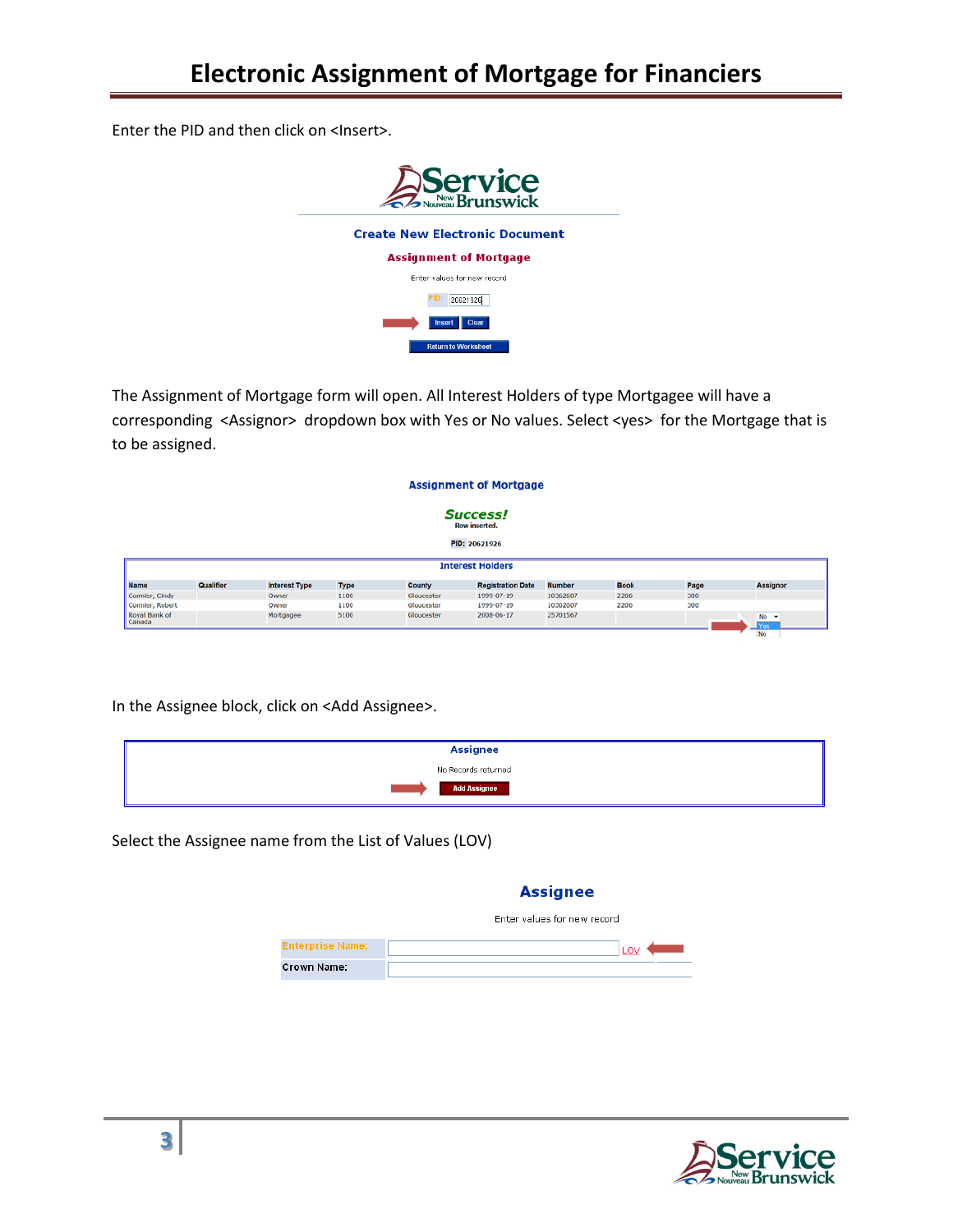You must enter one of Enterprise ID or Enterprise Name. The percent sign % acts as a wildcard.

|                             | <b>List Of Values: Common Enterprises</b>       |                                     |
|-----------------------------|-------------------------------------------------|-------------------------------------|
|                             | <b>Search criterion for Common Enterprises:</b> |                                     |
| <b>Enterprise ID:</b>       |                                                 |                                     |
| Enterprise Name: Bank%Mont% |                                                 |                                     |
| <b>Close</b><br><b>Find</b> |                                                 |                                     |
| <b>Enterprise ID</b>        | <b>Enterprise Name</b>                          | <b>Branch</b>                       |
| 16600                       | <b>Bank of Montreal</b>                         | Miramichi Pleasant<br>Street        |
| 16600                       | Bank of Montreal                                | Rothesay Hampton<br>Road            |
| 16600                       | Bank of Montreal                                | Riverview Coverdale<br>Road         |
| 16600                       | <b>Bank of Montreal</b>                         | Moncton Main Street                 |
| 16600                       | Bank of Montreal                                | Moncton Mountain<br>Road            |
| 16600                       | <b>Bank of Montreal</b>                         | Miramichi Water Street<br>(Chatham) |
|                             |                                                 |                                     |

Selecting from the LOV will auto-populate the name and address which can be edited if it is incorrect.

| <b>Enterprise Name:</b>     | Bank of Montreal               |     |
|-----------------------------|--------------------------------|-----|
| <b>Crown Name:</b>          |                                |     |
| <b>Last Name:</b>           |                                |     |
| <b>First Name:</b>          |                                |     |
| Middle Name:                |                                |     |
| Qualifier                   | $\checkmark$                   |     |
| Comp Site ID:               |                                |     |
| <b>Postal Delivery:</b>     | $\ddot{\mathbf{v}}$            |     |
| Postal Delivery ID:         |                                |     |
| <b>Postal Station Name:</b> |                                |     |
| Floor:                      |                                |     |
| Unit Type:                  | $\ddot{\mathbf{v}}$            |     |
| Unit ID:                    |                                |     |
| <b>Building Name:</b>       |                                |     |
| <b>Civic Number:</b>        | 201                            |     |
| Suffix:                     |                                |     |
| <b>Street Name:</b>         | Main                           |     |
| <b>Street Type:</b>         | $\checkmark$<br>Street-English |     |
| <b>Street Direction:</b>    | v                              |     |
| <b>Place Name:</b>          | Bathurst                       |     |
| Province/State:             | <b>NB</b>                      | LOV |
| <b>Country:</b>             | Canada                         | LOV |
| Postal Code:                | E2A1A9                         |     |

#### **Assignee**

Click <Insert>.

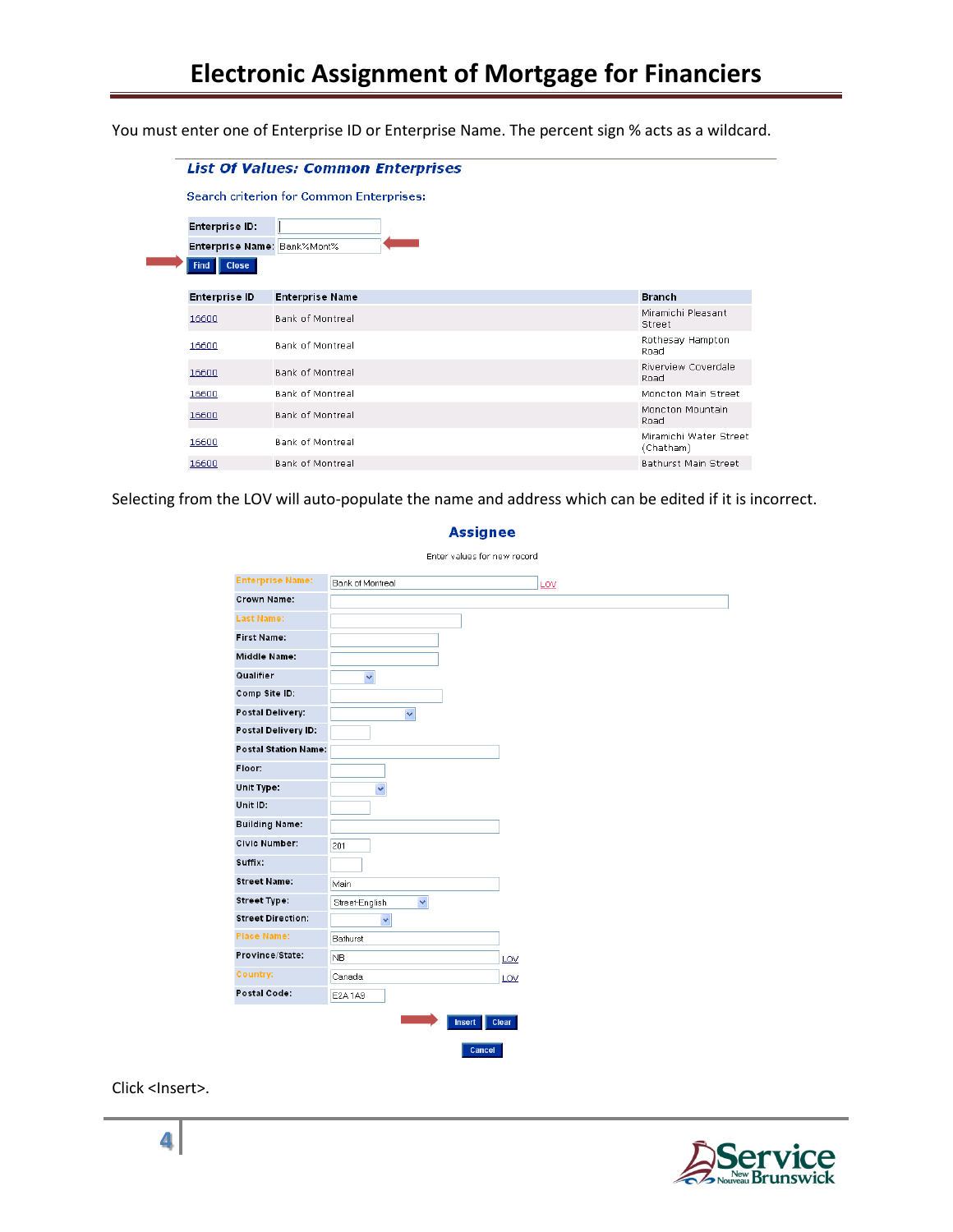### **Document Information**:

Fill in the mandatory fields which show in orange, and any other fields as required.

User Supplied Reference - This is a field where users can enter information to assist them in tracking billing related to the current assignment.

Assignment Reference Number -This is a field where users can enter information to assist them in tracking the Mortgage or other internal file numbers associated to the Assignment.

| <b>User Supplied Reference:</b> | RBC-15425            |
|---------------------------------|----------------------|
| Assignment Reference Number:    | Mtge RBC-09891       |
| Instrument Type:                | 6205                 |
| Language of Document:           | English <sup>v</sup> |
| <b>Comments:</b>                |                      |

The Assignment Reference Number will be displayed in the top right hand corner of all PDF versions of the Electronic Assignment of Mortgage Document created.

### **Signatories:**

Obtain the necessary names of the signatories and complete the signature block. If the fields for the Assignee are filled in, the signature lines will appear on the PDF version of the Assignment of Mortgage created. Click on <Update>.

| Date (yyyy-mm-dd): | 2012-03-19 | Assignor: |                                                   | Royal Bank of Canada                                     |
|--------------------|------------|-----------|---------------------------------------------------|----------------------------------------------------------|
| <b>Witness</b>     |            |           | Authority: Name and Title                         |                                                          |
|                    |            |           | Veronica Mallet, Team Leader, Mortgage Discharges |                                                          |
|                    |            |           |                                                   | Brenda Savoy, Assistant Team Leader, Mortgage Discharges |
|                    |            | Assignee: |                                                   | Bank of Montreal                                         |
| <b>Witness</b>     |            |           | <b>Authority: Name and Title</b>                  |                                                          |
|                    |            |           | Shirley Kelly, VP Mortgage Division               |                                                          |
|                    |            |           | Mark Roy, Team Leader, Mortgage Division          |                                                          |

Note: At this stage the Assignment may be printed by Clicking on <Print Assignment of Mortgage> button and sent for collection of signatures. Whether this is done at this step by the ESUB Financier Creator or at the next step, by the ESUB Financier Submitter is a business process decision for each Financial Institution.

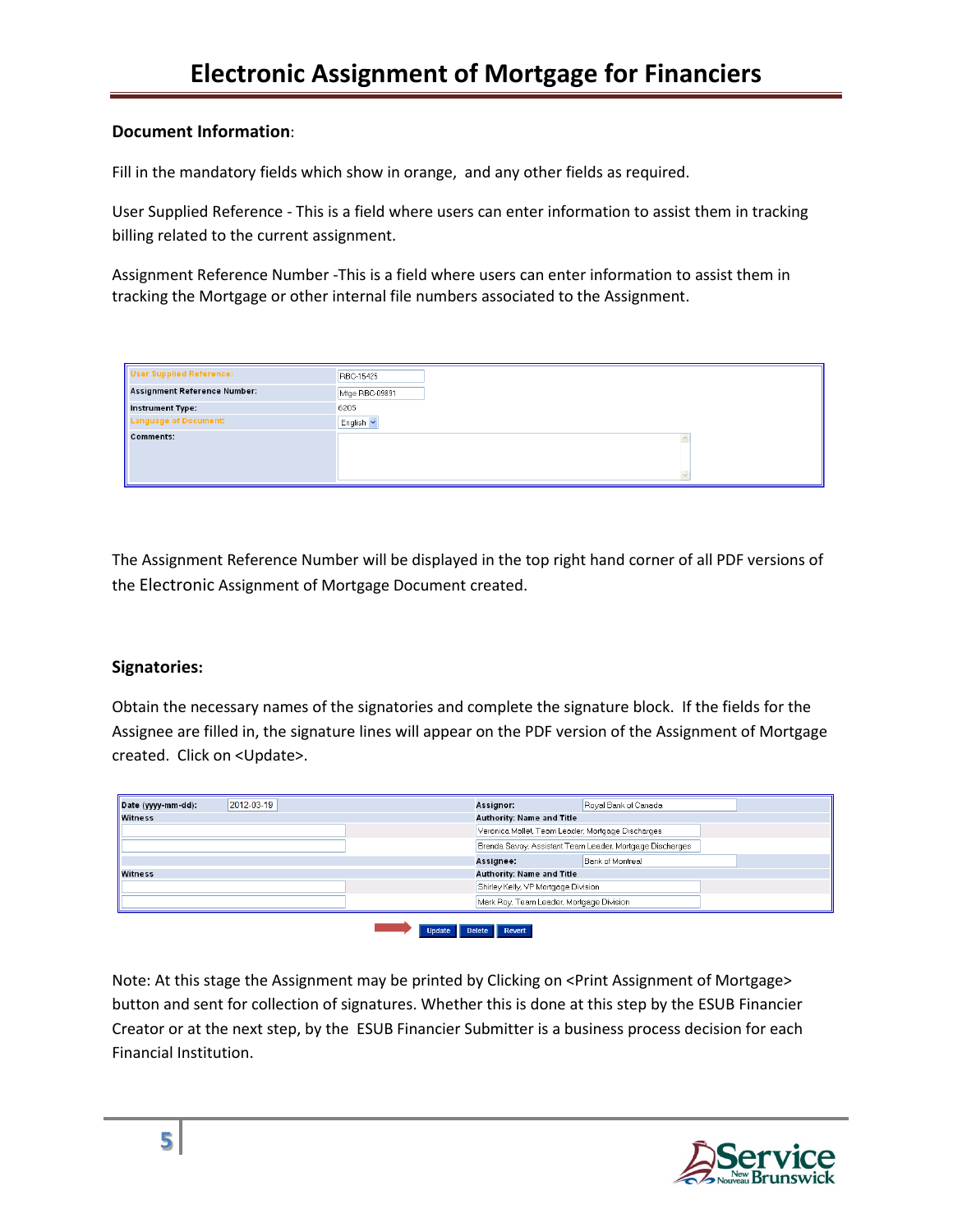### **Assign to ESUB Financier Submitter:**

Click on the List of Values (LOV) to verify and assign the Assignment of Mortgage.

From the LOV screen, select the name of the ESUB Financier Submitter who will complete the Assignment of Mortgage, click on close. Click on <Verify and Assign>.



The system will check for the completeness of the document and if OK, the document will be removed from your worksheet and placed on the selected ESUB Financier Submitter worksheet with a status of "Authorized to Submit".

# **Submitting an Assignment of Mortgage that has been assigned to you.**

The following steps only apply to an ESUB Financier Submitter.

On the electronic document worksheet, select the Electronic Assignment of Mortgage Document you wish to work on by clicking on the PID link.

|            |                   |                        | <b>Electronic Document Worksheet</b> |                      |                     |                                   |
|------------|-------------------|------------------------|--------------------------------------|----------------------|---------------------|-----------------------------------|
| <b>PID</b> | <b>Owner Name</b> | <b>Document Type</b>   | <b>Creation Date/Time</b>            | <b>Status</b>        | <b>Requested By</b> | <b>User Supplied</b><br>Reference |
| 20621926   | Cormier, Cindy    | Assignment of Mortgage | 2012-03-19 11:13:04                  | Authorized to Submit | Carol Palmer        | RBC-15425                         |
|            |                   |                        | New Assign<br>Refresh                |                      |                     |                                   |

At this stage of the electronic document submission, you must review all the blocks of information carefully to ensure all data is correct and complete. Click on <Print Assignment of Mortgage> to generate a PDF file for printing to review the final document and compare it to the signed original.



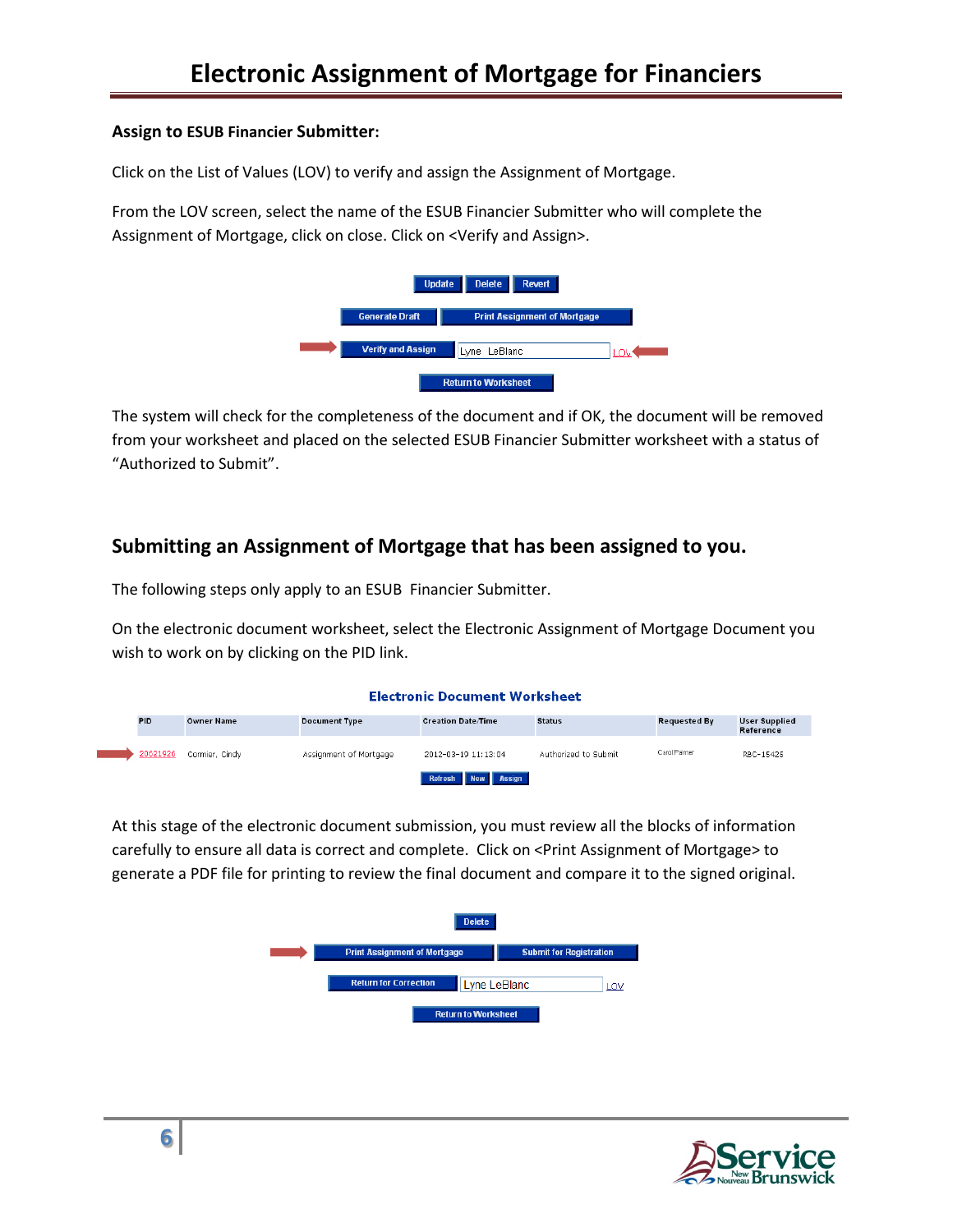# **Electronic Assignment of Mortgage for Financiers**

|                                                        |                                                                                | Page 1<br>of<br>1                                                                    |
|--------------------------------------------------------|--------------------------------------------------------------------------------|--------------------------------------------------------------------------------------|
|                                                        |                                                                                | Assignment Reference Number: Mtge RBC-09891                                          |
|                                                        | Form 23                                                                        |                                                                                      |
|                                                        | <b>ASSIGNMENT</b>                                                              |                                                                                      |
|                                                        |                                                                                | Land Titles Act, S.N.B. 1981, c.L-1.1, s.29, 31,43                                   |
| <b>Parcel Identifier:</b>                              | 20621926                                                                       |                                                                                      |
| Assignor:                                              | Royal Bank of Canada<br>230 Main ST<br><b>Bathurst NB</b><br><b>E2A 1A8</b>    |                                                                                      |
| Assignee:                                              | <b>Bank of Montreal</b><br>201 Main ST<br><b>Bathurst NB</b><br><b>E2A 1A9</b> |                                                                                      |
| Type of Instrument Assigned:                           | Mortgage                                                                       |                                                                                      |
| <b>Registration Particulars of Instrument Assigned</b> |                                                                                |                                                                                      |
| Mortgage                                               | 25701567                                                                       |                                                                                      |
| specified parcel.                                      |                                                                                | The assignor assigns to the assignee the specified instrument registered against the |
| Date:<br>2012-03-19                                    |                                                                                |                                                                                      |
|                                                        |                                                                                | Assignor:                                                                            |
|                                                        |                                                                                |                                                                                      |
|                                                        |                                                                                | Royal Bank of Canada<br>Veronica Mallet, Team Leader, Mortgage<br><b>Discharges</b>  |
|                                                        |                                                                                | Royal Bank of Canada<br>Brenda Savoy, Assistant Team Leader,<br>Mortgage Discharges  |
|                                                        |                                                                                | Assignee:                                                                            |
|                                                        |                                                                                | <b>Bank of Montreal</b><br>Mark Roy, Team Leader, Mortgage Division                  |

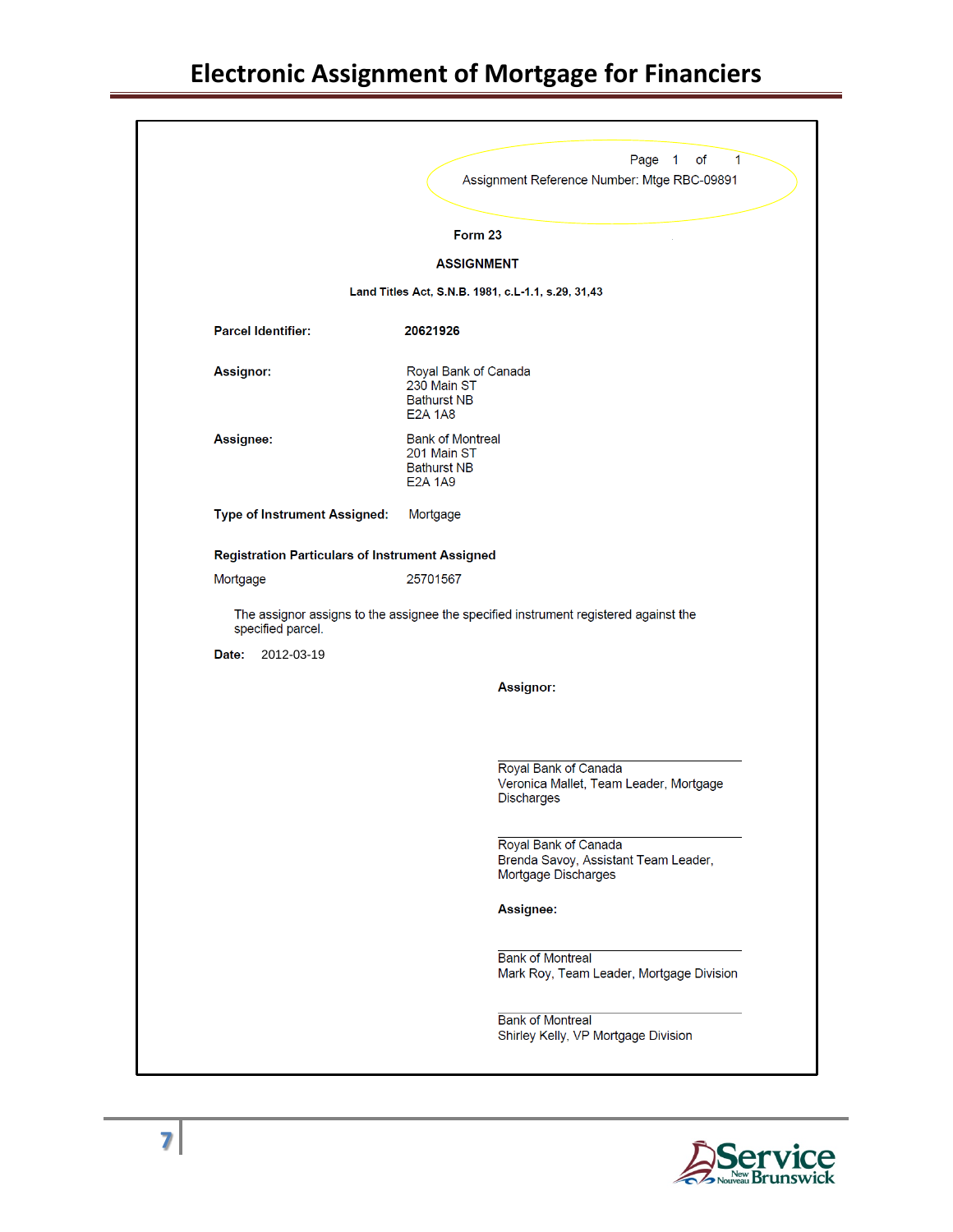When all data verification has been completed and you are satisfied that the electronic document is accurate and complete, set the certification check box to <Yes>. Click <Submit for Registration>.

| 2012-03-19<br>Date (yyyy-mm-dd):                             | Royal Bank of Canada<br>Assignor:                                                                                                                                           |
|--------------------------------------------------------------|-----------------------------------------------------------------------------------------------------------------------------------------------------------------------------|
| <b>Witness</b>                                               | Authority: Name and Title                                                                                                                                                   |
|                                                              | Veronica Mallet, Team Leader, Mortgage Discharges                                                                                                                           |
|                                                              | Brenda Savoy, Assistant Team Leader, Mortgage Discharges                                                                                                                    |
|                                                              | Bank of Montreal<br>Assignee:                                                                                                                                               |
| <b>Witness</b>                                               | Authority: Name and Title                                                                                                                                                   |
|                                                              | Shirley Kelly, VP Mortgage Division                                                                                                                                         |
|                                                              | Mark Roy, Team Leader, Mortgage Division                                                                                                                                    |
| Certification<br>No <sub>1</sub><br>Yes $\boxed{\mathbb{Z}}$ | I hereby certify that I am authorized to submit this electronic instrument for registration.                                                                                |
|                                                              | <b>Delete</b><br><b>Submit for Registration</b><br><b>Print Assignment of Mortgage</b><br><b>Return for Correction</b><br>Lyne LeBlanc<br>LOV<br><b>Return to Worksheet</b> |

The document is now sent to the Registrar.

A popup window will ask you to validate this choice. Click <OK>.

| $\Omega$ | You have requested to submit this document for Registration. Are you sure you wish to do this? |
|----------|------------------------------------------------------------------------------------------------|
|          | ance                                                                                           |

You will then see the following screen displaying the registration costs. Click OK when ready. These charges will be debited via the Electronic Funds transfer upon successful registration.

# **Electronic Document Confirmation**

# **Assignment of Mortgage**

 $PID(s): 20621926$ 

The cost of this registration is  $$75.00$ Are you sure you want to submit this electronic document for registration?

> I hereby certify that I am authorized to submit this electronic instrument for registration.



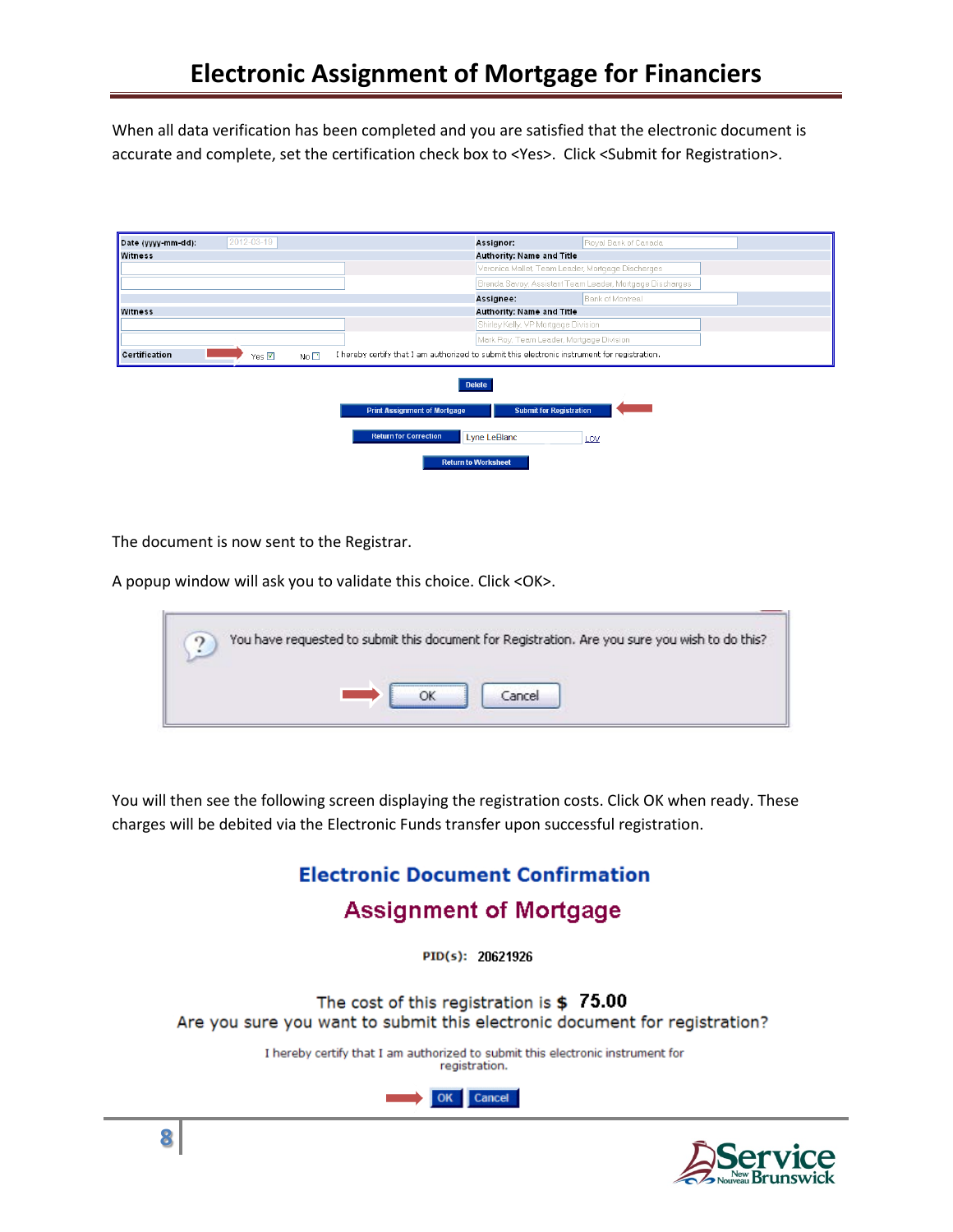Take note of the registration number, date and time.

### **Electronic Document Submission**

## **Assignment of Mortgage**

## **Success!**

Your Assignment of Mortgage has been successfully submitted and is IN PROCESS at SNB.

Document Number: 12487865  $PID(s):$ 20621926 Date/Time: 2012-03-21 12:51:36

Click Here to Return to Worksheet.

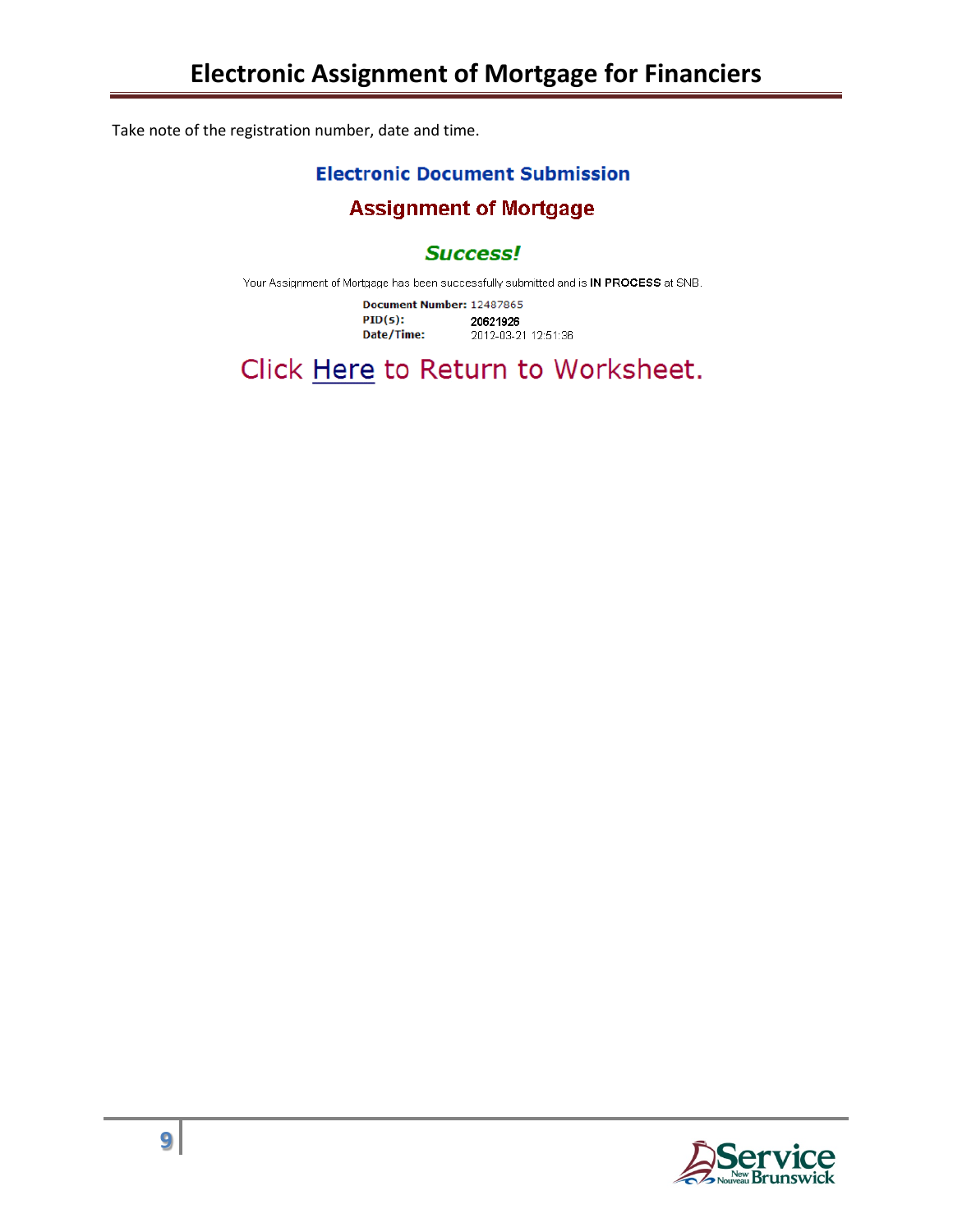On registration of the Assignment of Mortgage, a Certificate of Registered Ownership (CRO ) is sent to the ESUB Financier submitter along with the Document Registration Summary.

|                                                                                                     |                                                                                                                                        | Page<br>1 of $/$ de<br>1                          |
|-----------------------------------------------------------------------------------------------------|----------------------------------------------------------------------------------------------------------------------------------------|---------------------------------------------------|
|                                                                                                     | <b>Service New Brunswick / Service Nouveau-Brunswick</b><br>Document Registration Summary / Sommaire de l'enregistrement d'un document |                                                   |
| Contact person   Personne-contact : Lyne LeBlanc<br>Phone Number   Numéro de téléphone : 5067052040 |                                                                                                                                        |                                                   |
|                                                                                                     | Document Number   Numéro du document : 12487865                                                                                        |                                                   |
| Document Type Code   Type de document : 6205                                                        |                                                                                                                                        |                                                   |
|                                                                                                     | Document Type Name   Nom du type de document : Assignment of Mortgage   Cession                                                        | d'hypothèque                                      |
|                                                                                                     | Registration Date/Time   Date/heure d'enregistrement : 2012-03-21 15:33:01                                                             |                                                   |
| Grantor   Cédant : Royal Bank of Canada<br>Grantee   Cessionnaire : Bank of Montreal                | Registrant Name   Nom de l'enregistreur : LeBlanc, Lyne<br>User Supplied Reference   Référence fournie par l'utilisateur : RBC-15425   |                                                   |
| PID   NID: 20621926                                                                                 |                                                                                                                                        |                                                   |
| Name   Nom                                                                                          | Interest Type  <br>Type d'intérêt                                                                                                      | <b>Instrument Number  </b><br>Numéro d'instrument |
| <b>Interests Assigned   Interets cedes :</b><br>Royal Bank of Canada                                | Mortgagee   Créancier<br>hypothécaire                                                                                                  | 25701567                                          |